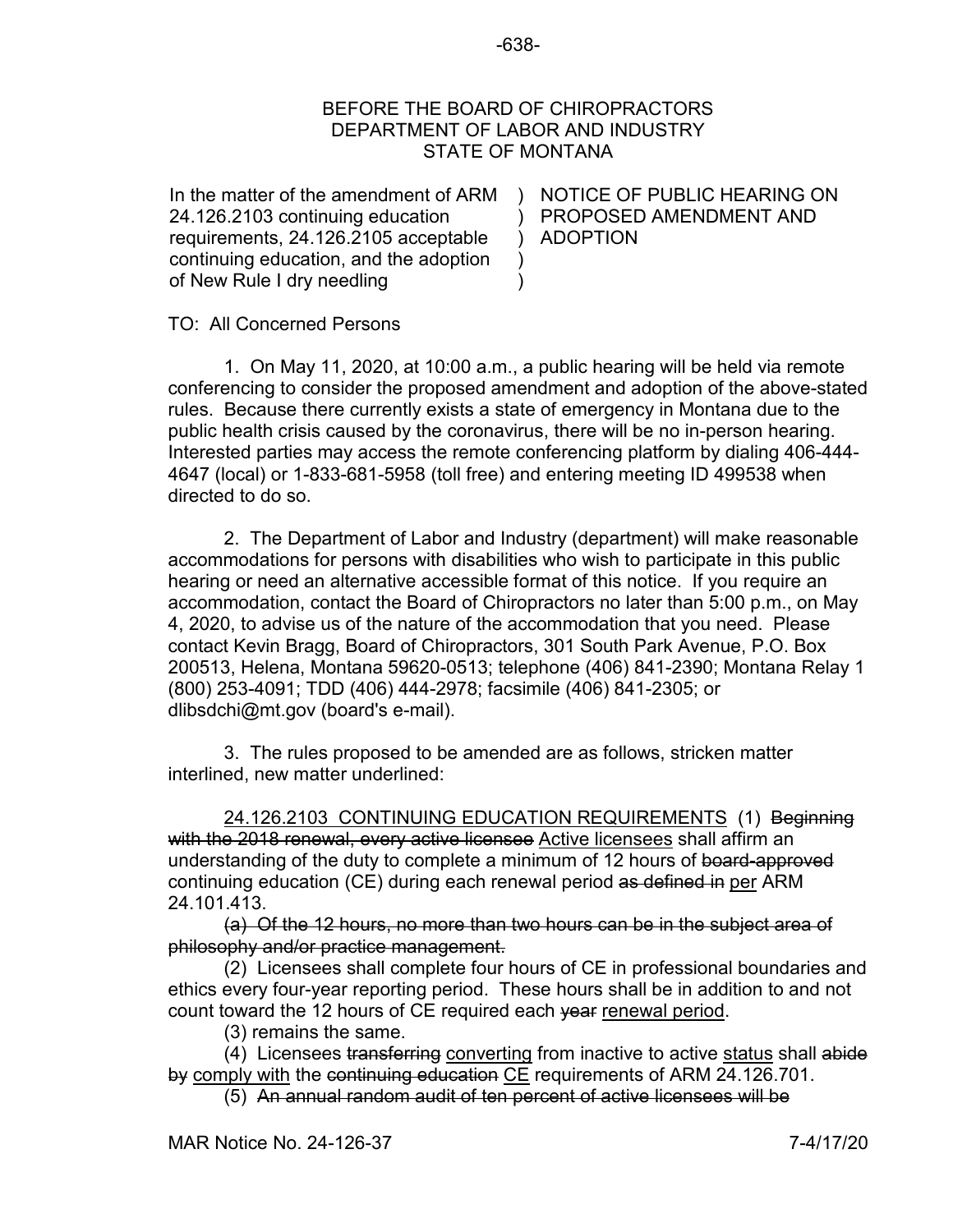conducted to verify compliance with the CE requirements. The board may randomly audit up to 50 percent of renewed licensees.

(6) Clock hours of CE hours cannot be accumulated and carried over from one renewal period to the next.

(7) Licensees attending the Montana Chiropractic Association educational meetings must register with the secretary of the association each day of attendance to receive CE credit.

(8) (7) A three-month extension will be provided for all licensees who fail to meet the CE requirements as a result of an audit. Failure to meet this extension may result in disciplinary action. Licensees found to be in noncompliance with CE requirements may be subject to administrative suspension.

(9) (8) Any licensee seeking a hardship waiver from their CE requirements shall apply to the board, in writing, as soon as possible after the hardship is identified and prior to the close of licensure for that period. A licensee may request an exemption from CE requirements due to hardship. Requests will be considered by the board.

(a) Specific details of the hardship must be included.

(b) The board must find that a hardship exists.

(c) The waiver may be absolute or conditional.

AUTH: 37-1-131, 37-1-319, MCA IMP: 37-1-131, 37-1-141, 37-1-306, 37-1-319, 37-1-321, MCA

REASON: The board is amending this rule to align with and further facilitate the department's standardized renewal, administrative suspension, and audit procedures, and streamline the rule for better organization and ease of use for the reader. The board is amending (1) to strike the past implementation date of the renewal affirmation as no longer necessary.

It is reasonably necessary to move (1)(a) to ARM 24.126.2105 as a more appropriate location.

The board is amending (5) to allow flexibility in conducting random CE audits. Currently, the board randomly audits 10 percent of all renewed chiropractors for each reporting period. This amendment will allow the board to respond to staffing and budget issues by adjusting the number of licensees audited, while remaining consistent with the statutory maximum of 50 percent in 37-1-306, MCA.

The board is striking (7) as registration of CE program attendees is entirely within the discretion of the CE provider.

The board is amending (8) by removing licensees' ability to request CE extensions to align with standardized department procedures. Under the standardized audit processes, licensees are provided with adequate time to cure any audit deficiencies and additional extensions are no longer necessary.

The board is also clarifying in (8) that licensees not in compliance with CE may be subject to administrative suspension per 37-1-321, MCA, and in accordance with standardized department audit processes.

Implementation citations are being amended to accurately reflect all statutes implemented through the rule.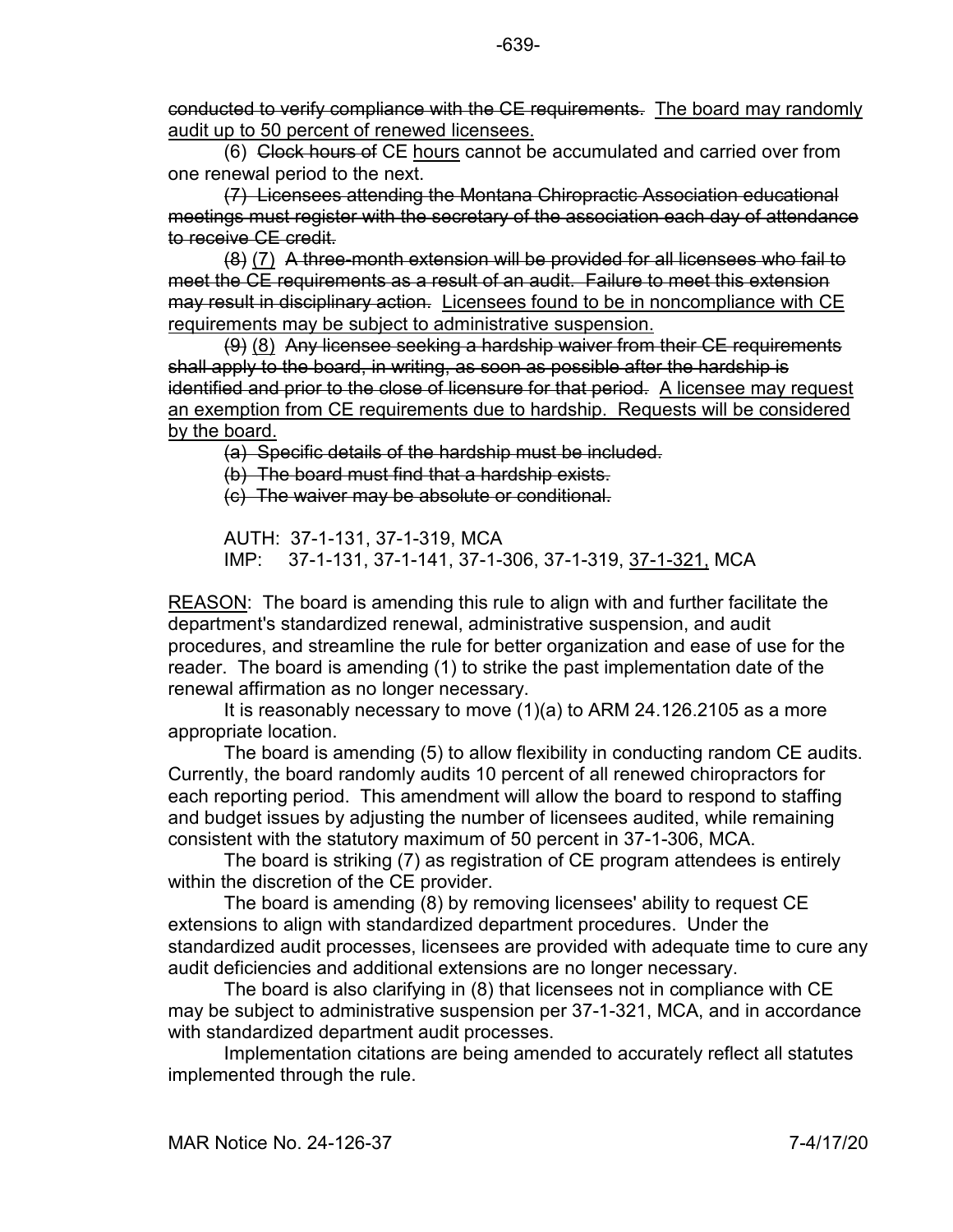## 24.126.2105 APPROVED ACCEPTABLE CONTINUING EDUCATION

(1) Continuing Acceptable continuing education (CE) approved by the board must directly relate to the practice of chiropractic and shall be affiliated with or approved by:

 $(a)$  national, regional, or state chiropractic associations,  $\vdots$ 

(b) state licensing boards, ;

(c) academies, ;

(d) colleges of chiropractic, ; or

(e) education approved by the Federation of Chiropractic Licensure Board (FCLB) Providers of Approved Continuing Education (PACE).

(2) From the date of their original licensure in Montana until the end of the first full renewal period, new licensees can fulfill the 12-hour CE requirement by attending one session of the "new doc seminar<del>" in lieu of the 12-hour CE</del> requirement."

(3) A maximum of two hours can be in philosophy and/or practice management.

(3) (4) All licensees Licensees can receive two credits for each chiropractic board meeting attended.

 $(4)$  (5) All Internet courses must meet the same CE guidelines for CE approval.

(5) (6) The board shall not approve a course of study if it is CE courses considered outside the "scope of practice" for a chiropractor in Montana chiropractors are not acceptable.

AUTH: 37-1-131, 37-1-319, MCA IMP: 37-1-131, 37-1-141, 37-1-306, 37-1-319, MCA

REASON: The board is amending this rule to align with and further facilitate the department's standardized renewal, administrative suspension, and audit procedures, and streamline the rule for better organization and ease of use.

The board is relocating provisions from ARM 24.126.2103(1)(a) to (3) as a more appropriate location in this rule.

4. The proposed new rule is as follows:

NEW RULE I DRY NEEDLING (1) Dry needling is a skilled technique performed using a mechanical device, filiform needle(s), to penetrate the skin and/or underlying tissues as a treatment method to manipulate tissues of the body for the correction of nerve interference.

(2) Dry needling requires a chiropractic examination and diagnosis.

(3) To perform dry needling, chiropractors must have completed training in dry needling.

(a) Dry needling training shall include, but not be limited to, training in the following areas:

(i) indications;

- (ii) contraindications;
- (iii) potential risks;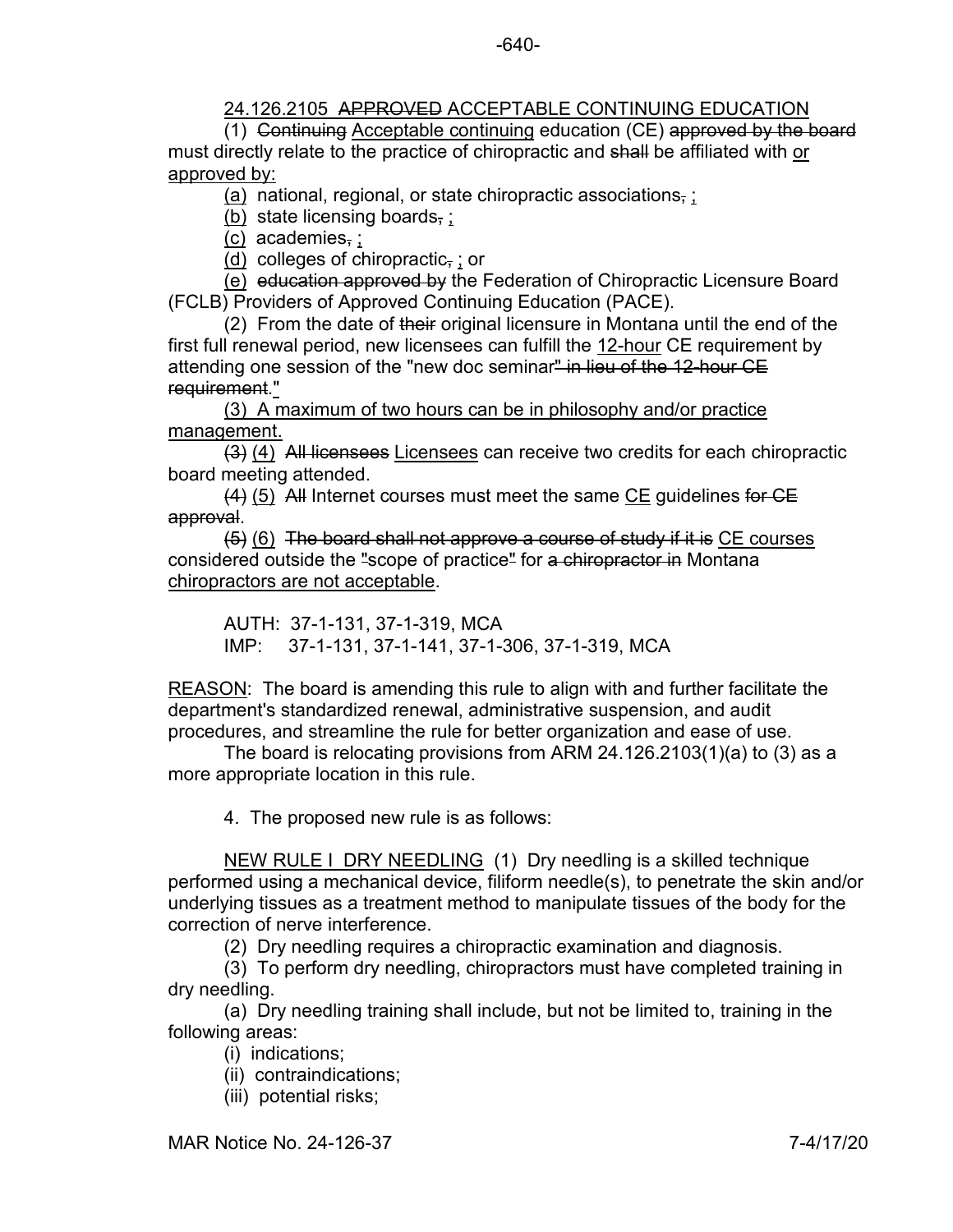(iv) proper hygiene;

(v) proper use and disposal of needles.

(b) To perform dry needling, chiropractors must have completed training in dry needling affiliated with or approved by:

(i) national, regional, or state chiropractic associations;

- (ii) state licensing boards;
- (iii) academies;
- (iv) colleges of chiropractic; or

(v) the Federation of Chiropractic Licensure Board (FCLB) Providers of Approved Continuing Education (PACE).

(c) Initial training in dry needling must include hands-on training.

(4) A chiropractor shall perform dry needling in a manner consistent with generally accepted standards of practice, including relevant standards of the Center for Disease Control and Prevention, and Occupational Safety and Health Administration blood borne pathogen standards as per 29 CFR 1910.1030 et. seq.

(5) Dry needling shall only be performed by a chiropractor and may not be delegated.

(6) Chiropractors performing dry needling must maintain proof of appropriate training as required by this rule. Failure to provide proof of training upon the board's request may result in disciplinary action.

AUTH: 37-1-131, 37-12-201, MCA IMP: 37-1-131, 37-12-101, 37-12-104, MCA

REASON: The statutory scope of practice for Montana licensed chiropractors is broad and includes recognized diagnostic and treatment methods as taught in chiropractic colleges. While primarily focused on the spine, chiropractic care since its inception has provided treatment to all areas of the musculoskeletal system. Dry needling includes using filiform needles as a mechanical device to treat pain and injury. The procedure can also be applied to specific muscle motor points, spinal segments, and other structures including ligaments, tendons, and joint capsules for pain relief and increased mobility. In clinical practice dry needling is often used in conjunction with other physiotherapeutic modalities to manage pain and improve function. The board is proposing this new rule now because instruction on the modality is becoming readily available as chiropractors throughout the United States are increasingly incorporating dry needling into their practices. The board is proposing to adopt NEW RULE I to provide guidance on the safe practice of dry needling in Montana. This new rule establishes criteria to ensure that chiropractors who perform dry needling meet minimum educational training and safety standards. Further, the rule establishes potential disciplinary consequences for failing to meet those standards.

Over the last nine years, the board has received several public comments to support the express incorporation of dry needling into the chiropractic scope of practice and to provide practitioners with guidance regarding its use. Dry needling, according to board research, is currently allowed in 35 states nationwide. Additionally, four chiropractic colleges incorporate dry needling instruction either via curriculum or continuing education. The board has undertaken extensive evaluation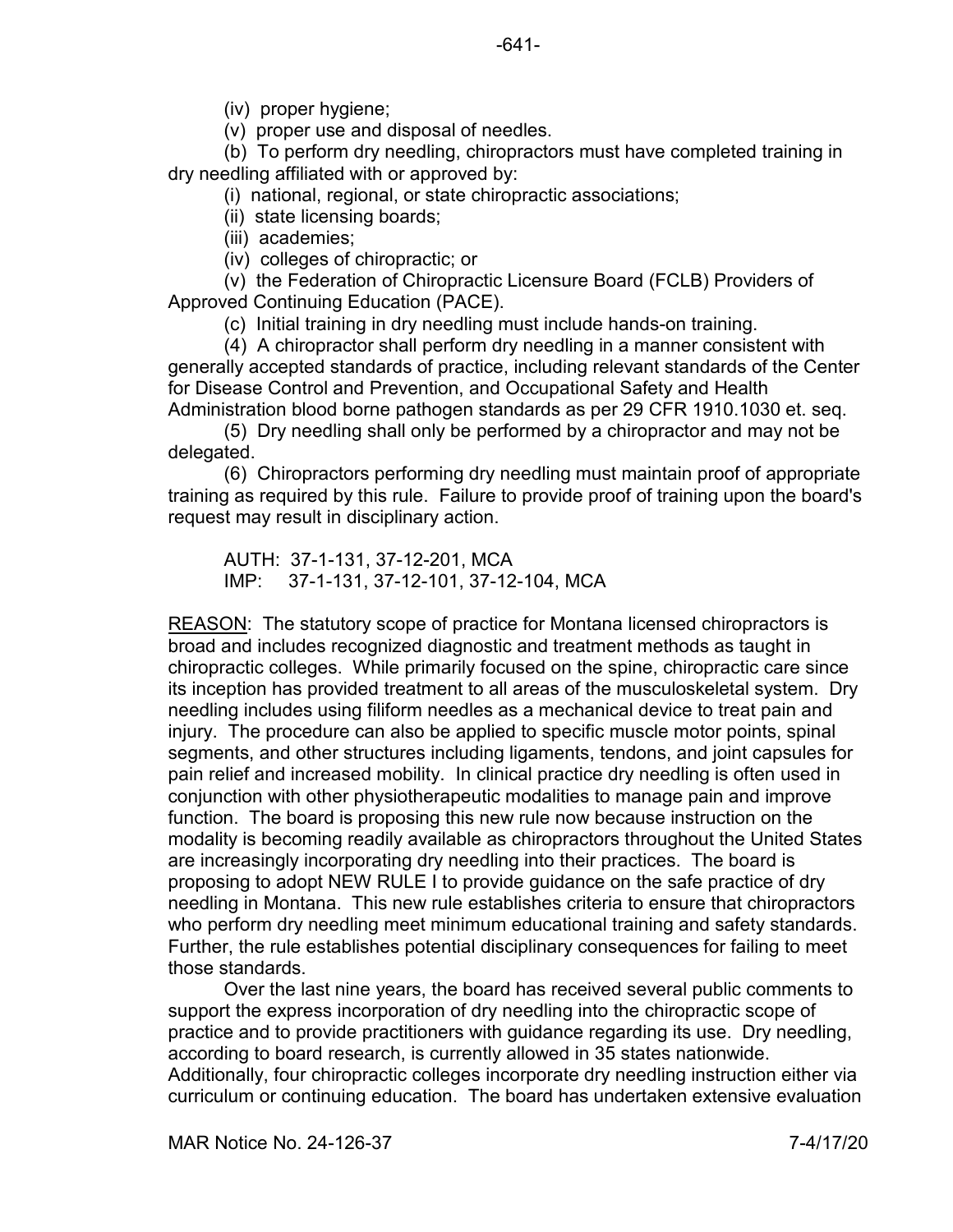of all 35 permissive jurisdictions as well as their regulations. NEW RULE I is the result of extensive investigation, lengthy board discussion, and the conclusion that adequate instruction on dry needling has expanded and evolved so that dry needling is within the current scope of practice as a recognized chiropractic treatment method.

The rule requires that Montana licensed chiropractors either currently possess or obtain the appropriate training to exercise the modality in practice while adequately ensuring public protection. The board notes that 13 of the 35 permissive states do not require any specific training to undertake dry needling as part of licensed chiropractic practice. The board concluded that for public safety purposes some level of training must be undertaken in the modality to ensure adequate public safety. This training must include, but is not limited to, the subjects identified in  $(3)(a)(i)$  through  $(v)$ .

The board determined that Montana chiropractors must be able to demonstrate competency to perform dry needling as part of their chiropractic practices. Licensed chiropractors in Montana are required to pass the physiotherapy portion of the National Board of Chiropractic Examiners exam. This training and measured competence, when combined with proper continuing education, provides practitioners a firm base from which to utilize dry needling. Since the modality is taught in, and by, chiropractic colleges, the board concluded the most efficient way for practitioners to validate this training is to maintain documentation of the training and provide proof upon request by the board. Chiropractors are licensed doctors who must utilize their own professional judgment consistently and continually in their practices. As such, the board determined that licensees are competent to abide by these regulations without requiring submission of explicit documentation by all licensees. This process will also continue to provide licensees with a fiscally conservative board operation. Further, the board will address complaints regarding improper treatment and use of dry needling through the standardized complaint procedure as unprofessional conduct in ARM 24.126.2301.

As medical technology evolves, scopes of practice and training shift and overlap for many health care professionals who use and are trained in the use of needles. The board's foremost concern is public safety and NEW RULE I provides practitioners with a measured direction from which to begin their use of the modality.

5. Concerned persons may present their data, views, or arguments either orally or in writing at the hearing. Written data, views, or arguments may also be submitted to the Board of Chiropractors, 301 South Park Avenue, P.O. Box 200513, Helena, Montana 59620-0513, by facsimile to (406) 841-2305, or e-mail to dlibsdchi@mt.gov, and must be received no later than 5:00 p.m., May 15, 2020.

6. An electronic copy of this notice of public hearing is available at www.chiropractor.mt.gov (department and board's web site). Although the department strives to keep its web sites accessible at all times, concerned persons should be aware that web sites may be unavailable during some periods, due to system maintenance or technical problems, and that technical difficulties in accessing a web site do not excuse late submission of comments.